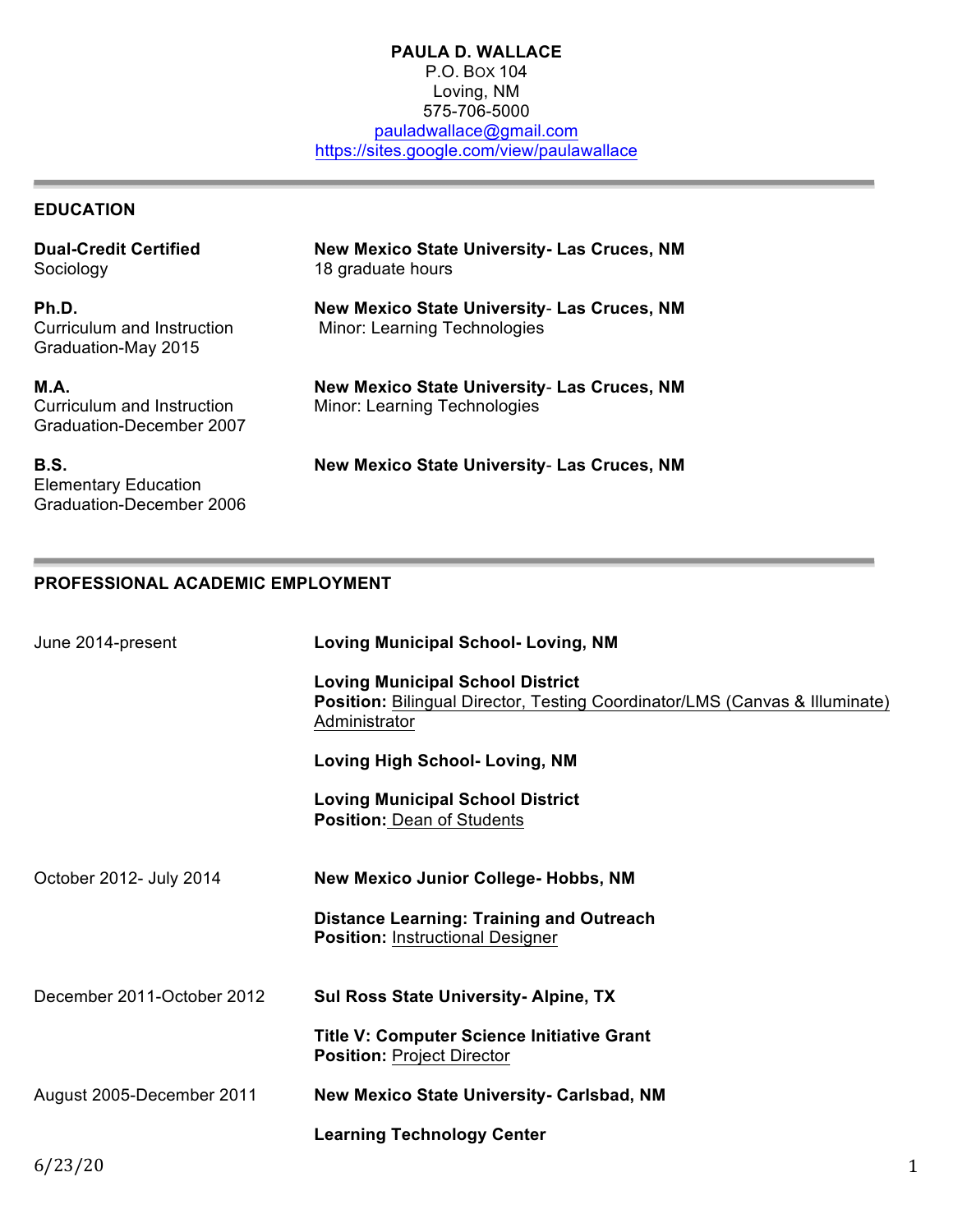|                            | Position: Manager, Instructional Technology/Director of Online Learning                                                                                                                                                                                                                                                           |
|----------------------------|-----------------------------------------------------------------------------------------------------------------------------------------------------------------------------------------------------------------------------------------------------------------------------------------------------------------------------------|
|                            | <b>New Mexico State University- Carlsbad, NM</b>                                                                                                                                                                                                                                                                                  |
|                            | <b>Title V Healthcare Programs Grant</b><br><b>Position: Project Director</b>                                                                                                                                                                                                                                                     |
|                            | <b>New Mexico State University- Carlsbad, NM</b>                                                                                                                                                                                                                                                                                  |
|                            | <b>Stairways to STEM Success: CCRAA Grant</b><br><b>Position: Activity Director</b>                                                                                                                                                                                                                                               |
|                            | <b>New Mexico State University- Carlsbad, NM</b>                                                                                                                                                                                                                                                                                  |
|                            | <b>Learning Technology Center</b><br><b>Position: Educational Technology Specialist</b>                                                                                                                                                                                                                                           |
| <b>TEACHING EMPLOYMENT</b> |                                                                                                                                                                                                                                                                                                                                   |
| October 2016-Present       | <b>Sul Ross State University-Alpine, TX</b>                                                                                                                                                                                                                                                                                       |
|                            | Position: Adjunct Faculty: online delivery                                                                                                                                                                                                                                                                                        |
|                            | ED 6377: Instructional Design<br>$\bullet$<br>ED 6378: Integration of Technology into the Curriculum<br>$\bullet$<br>ED 6379: Implementation of Education Programs in Educational<br>Settings<br>ED 6381: Critical Issues in Education Technology<br>$\bullet$<br>ED 6382: Basic Application of Media and Technology<br>$\bullet$ |
| August 2013-Present        | New Mexico Junior College- Hobbs, NM                                                                                                                                                                                                                                                                                              |
|                            | Position: Adjunct Faculty: online delivery                                                                                                                                                                                                                                                                                        |
|                            | <b>EDUC 193B: Strategies and Realities of Teaching Online</b><br>SO 233: Cultural Diversity<br>$\bullet$                                                                                                                                                                                                                          |
| August 2006-December 2011  | <b>New Mexico State University- Carlsbad, NM</b>                                                                                                                                                                                                                                                                                  |
|                            | Position: Adjunct Faculty: online delivery                                                                                                                                                                                                                                                                                        |
|                            | <b>EDUC 195: Strategies and Realities of Teaching Online</b><br>$\bullet$<br><b>EMD 250: Introduction to Education</b><br><b>BCIS 110G: Introduction to Computerized Information Systems</b><br>ET 120: Computer and Presentation Software<br>$\bullet$<br>PSY 201G: Introduction to Psychology<br>$\bullet$                      |
| August 2010-August 2011    | New Mexico State University- Carlsbad, NM                                                                                                                                                                                                                                                                                         |
|                            | Position: Adjunct Faculty: via traditional delivery                                                                                                                                                                                                                                                                               |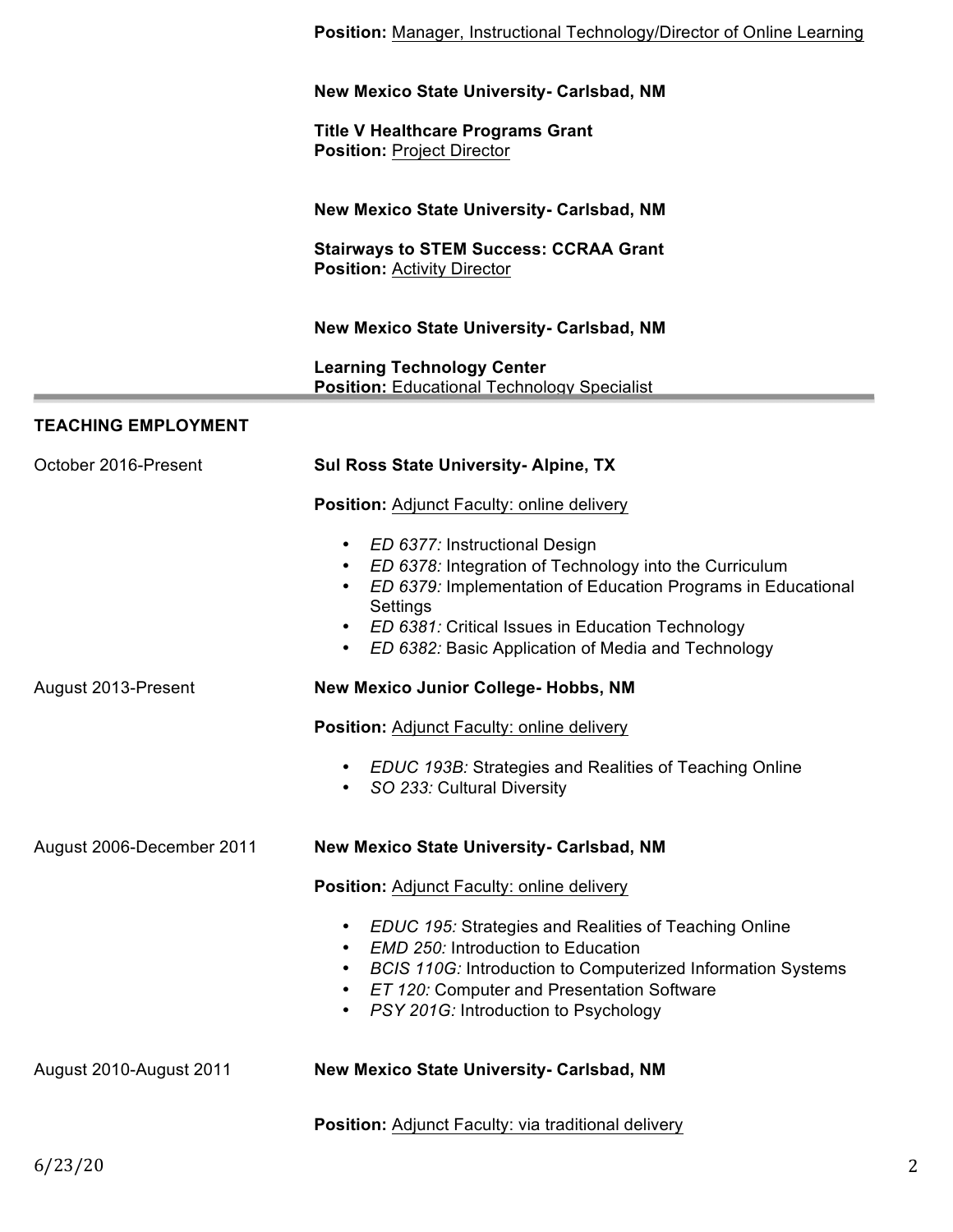| <b>Loving Middle School- Loving, NM</b><br><b>Position: Student Teacher</b><br>Language Arts: $8th$ grade.<br>$\bullet$<br>Loving Middle School- Loving, NM<br><b>Position: Reading Tutor</b><br>Tutored 6-8 grade students in reading.<br>$\bullet$<br>New Mexico State University- Carlsbad, NM<br><b>Position: Volunteer Reading Tutor</b><br>Tutored developmental reading students in the Learning Assistance Center. |                           | EDUC 181: Field Experience I<br>$\bullet$<br><b>EMD 101: Freshman Orientation</b><br>$\bullet$ |
|----------------------------------------------------------------------------------------------------------------------------------------------------------------------------------------------------------------------------------------------------------------------------------------------------------------------------------------------------------------------------------------------------------------------------|---------------------------|------------------------------------------------------------------------------------------------|
|                                                                                                                                                                                                                                                                                                                                                                                                                            | January-May 2006          |                                                                                                |
|                                                                                                                                                                                                                                                                                                                                                                                                                            |                           |                                                                                                |
|                                                                                                                                                                                                                                                                                                                                                                                                                            | August 2003-May 2004      |                                                                                                |
|                                                                                                                                                                                                                                                                                                                                                                                                                            |                           |                                                                                                |
|                                                                                                                                                                                                                                                                                                                                                                                                                            | August 2003-December 2003 |                                                                                                |
|                                                                                                                                                                                                                                                                                                                                                                                                                            |                           |                                                                                                |

## **LICENSURE & CERTIFICATIONS**

State of New Mexico Teacher Licensure: NMPED # 371561

Blackboard Inc.: Blackboard Certified Trainer. (2008, November). Washington, D.C.

LERN Inc: Certified Online Instructor. (2008, April). Online Delivery

#### **CONFERENCE PRESENTATIONS**

Wallace, P. (2018, July) *Transformative Turn Around Using Quizzes, Then Quizzes Next.* Presentation at InstructureCon (Instructure Canvas international conference) Keystone, CO

Wallace, P. (2014, June). *Land of the Lost: Mapping a Plan of Support for Faculty and Students in an Online World.* Presentation at InstructureCon (Instructure Canvas international conference) Park City, UT

Wallace, P. and Mitchell, L. (2009, October). *Land of the Lost: Mapping a Plan of Support for Faculty and Students in an Online World.* Presentation at New Mexico Technology In Education (NMTIE) conference, Ruidoso, NM.

Wallace, P. (2009, September). *Preemptive Methods for Managing Challenging Online Students.* Presentation at NMSU Community Campus Roundup Conference, Carlsbad, NM.

Mitchell, L. and Wallace, P. (2009, February). *Developing Course Content for Online Courses using SoftChalk LessonBuilder.* Presentation at the NMSU College of Extending Learning showcase exhibition, Las Cruces, NM.

Wallace, P., Austin, R., and Arora, S. (2008, March). *Meeting the Needs of Our Online Learning Community Using a Student Portal.* Presentation at the Title V Best Practices Conference, Albuquerque, NM.

Wallace, P. and Austin, R. (2007, September). *You CAN Get There From Here: A Title V Journey of Discovery.* Presentation at Student Track '07, San Juan, Puerto Rico.

Wallace, P. (2007, August). *Building Learning Objects with SoftChalk LessonBuilder.* Presentation at Broadening Access Summer Institute, Alamogordo, NM.

## **WORKSHOP/TRAINING PRESENTATIONS**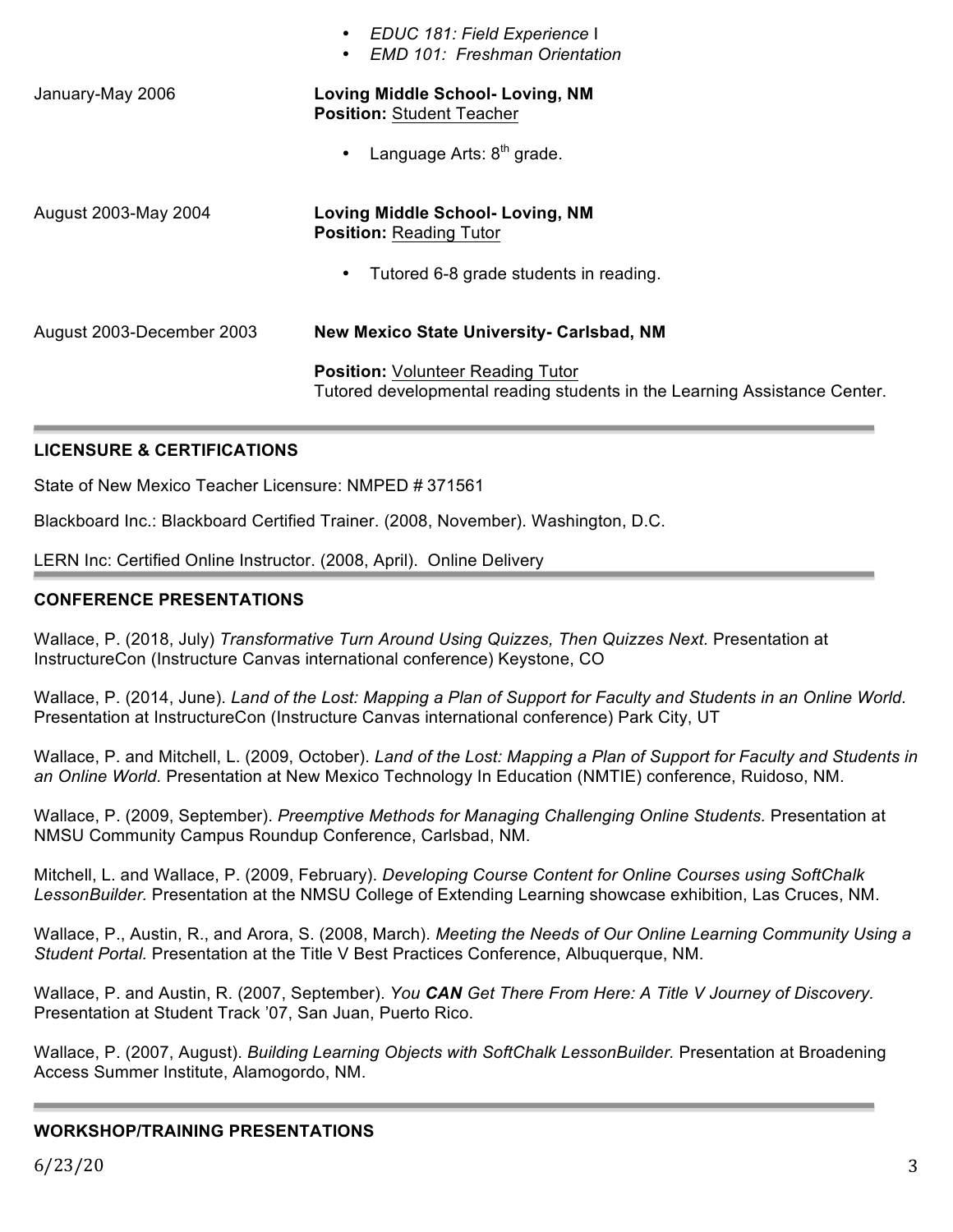Wallace, P. *Illuminate Testing Platform:* Faculty workshops delivered Fall 2017 at Loving Municipal Schools, Loving, NM.

Wallace, P. *Canvas Gradebook & Quizzing Tool:* Faculty workshops delivered Spring and Fall 2017 at Loving Municipal Schools, Loving, NM.

Wallace, P. *Canvas Basics:* Faculty workshops delivered Spring and Fall 2017 at Loving Municipal Schools, Loving, NM.

Wallace, P. *NMEPIC, Administering EOCs* (Exam Platform) Faculty workshops delivered Spring 2017 at Loving Municipal Schools, Loving, NM.

Wallace, P. *D2L(Brightspace) Assessment Analytics:* Faculty workshops delivered Spring 2017 at Loving Municipal Schools, Loving, NM

Wallace, P. *D2L Basics:* Faculty workshops delivered Fall 2016 at Loving Municipal Schools, Loving, NM

Wallace, P. *Canvas Basics:* Faculty workshop delivered Fall 2013 and Spring 2014 at New Mexico Junior College, Hobbs, NM

Wallace, P. *Canvas Modularization Training:* Faculty workshop delivered Spring 2013 and Fall 2014 at New Mexico Junior College, Hobbs, NM

Wallace, P. *Canvas Interface on Mobile Devices (iPhone, iPad & Android Units):* Faculty workshop delivered Spring 2013 at New Mexico Junior College, Hobbs, NM

Wallace, P. *Understanding the NMJC Online Course Review Rubric:* Faculty workshop delivered Spring 2013 and Fall 2014 at New Mexico Junior College, Hobbs, NM

Wallace, P. *Building a Faculty Biography for Your Canvas Course:* Faculty workshop delivered Spring 2013 at New Mexico Junior College, Hobbs, NM

Wallace, P. *Canvas Homepage Setup:* Faculty workshop delivered Fall 2012 at New Mexico Junior College, Hobbs, NM

Wallace, P. *Blackboard-in-a-Day.* Faculty workshop delivered each semester at the Learning Technology Center, NMSU Carlsbad, NM

Wallace, P. *Blackboard Orientations: Getting Students Ready for Online Learning.* Student workshop delivered each semester at the Learning Technology Center, NMSU Carlsbad, NM

Wallace, P., *Transforming Course Content from Face-To-Face Delivery to Online.* Faculty workshop delivered each semester at the Learning Technology Center, NMSU Carlsbad, NM

Wallace, P., *Creating Engaging Online Discussions.* Faculty workshop delivered each semester at the Learning Technology Center, NMSU Carlsbad, NM

Wallace, P. *Blackboard Gradebook—What the Training Manual Does Not Tell You.* Faculty workshop delivered each semester at the Learning Technology Center, NMSU Carlsbad, NM

Wallace, P. *Using the Group Manager in Blackboard for Creating Dynamic Group Projects in Your Online Course.* Faculty workshop delivered each semester at the Learning Technology Center, NMSU Carlsbad, NM

Wallace, P. *SoftChalk LessonBuilder: Software for Creating Unique Course Content.* Faculty workshop delivered each semester at the Learning Technology Center, NMSU Carlsbad, NM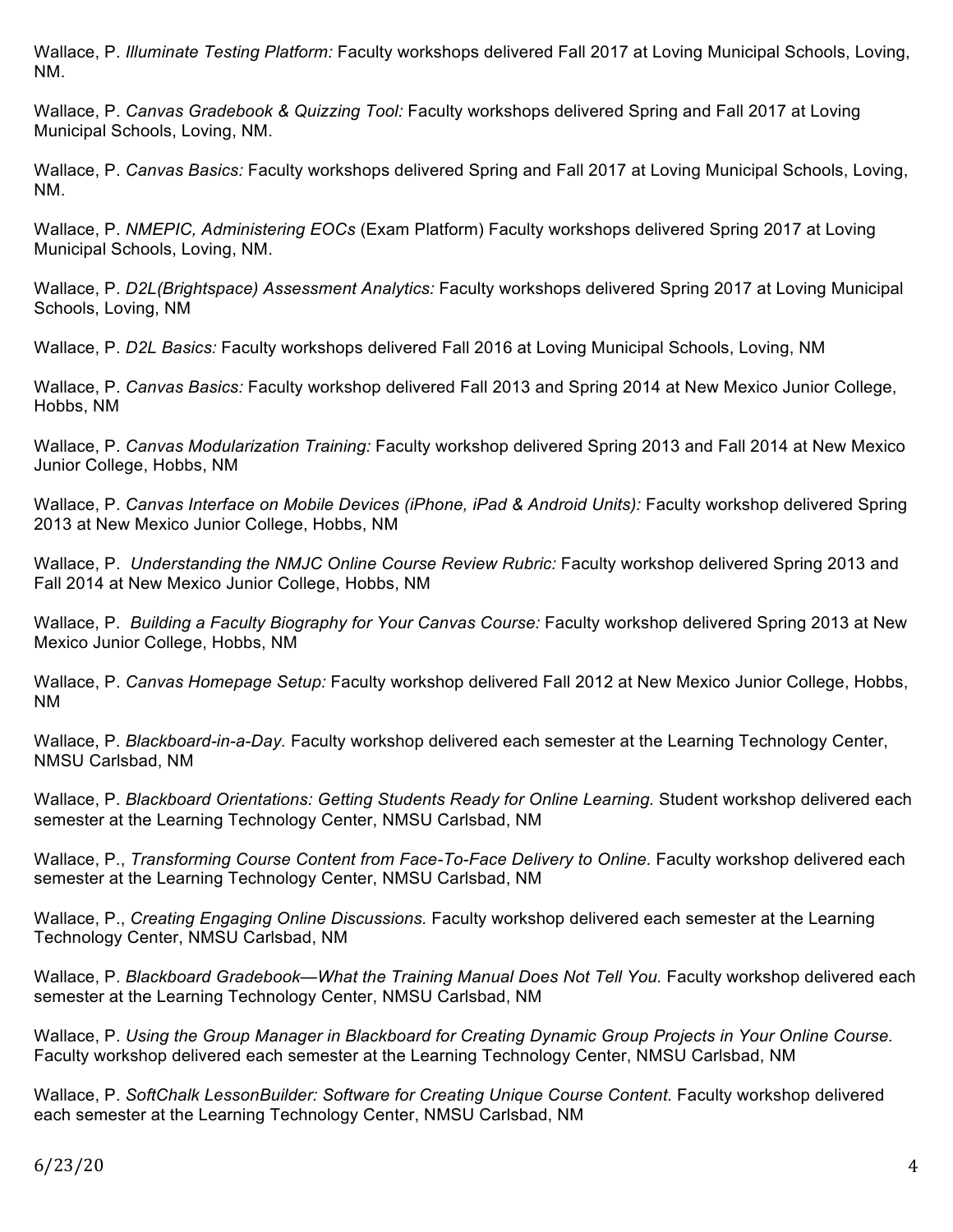Wallace, P. *VoiceThread: Transform Your PowerPoint Presentation.* Faculty workshop delivered each semester at the Learning Technology Center, NMSU Carlsbad, NM

Wallace, P. *Web 2.0: Free Web Applications That Will Rejuvenate Your Online Course.* Faculty workshop delivered Spring 2009 at the Learning Technology Center, NMSU Carlsbad, NM

Wallace, P. *Developing and Teaching Blended Learning Courses.* Faculty workshop delivered Fall 2009 at the Learning Technology Center, NMSU Carlsbad, NM

#### **Publications & Review Committees**

Wallace, P. (2015). *Online dual-enrollment student experience: An in-depth qualitative review of the phenomenon within a rural community college setting.* ProQuest: 3663705

International Review Of Research In Online And Distance Education: Article Reviewer http://www.irrodl.org/index.php/irrodl

#### **Experience With Hardware & Software Usages In Instructional Technology**

Hardware: Windows PC, Apple Macintosh, Microsoft Surface, Polycom, iPad, Androdid Tablets, Kindle, iPhone iOS, KUNO, MediaSite, Interwrite Mobi, CPS Clickers, and ELMO Projector.

Software (Downloadable & Web-based): Blackboard, Canvas, Moodle, D2L (Brightspace), NMEPIC, PearsonAccessNext, WebCT, Edupoint Synergy Assessent, Adobe Acrobat, Adobe Captivate, Adobe Connect, WebEX, Go-To-Meeting, SPSS Statistics, Adobe Suite, including Adobe Fireworks, Audacity, Garageband, Gimp, Google Drive, Google Scholar, iMovie, iPhoto, Jing, Microsoft Office Suite, Adobe Suite, PB Wiki, Respondus Lockdown Browser, Respondous Test Generator, Second Life, Softchalk LessonBuilder and SoftChalk Cloud, Screencast-O-Matic, SnagIT,TestGen, ExamView, Vocaroo, VoiceThread, WikiSpaces, Attendence, Windows Live Photo Gallery, YouTube, iOS, Android.

## **PROFESSIONAL MEMBERSHIPS AND OFFICER POSITIONS**

#### Officer Positions:

- New Mexico State University Carlsbad Distance Education Committee—Chairperson. (2007-2011)
- Phi Theta Kappa—President (2003/2004 and 2004/2005 terms)
- New Mexico State University at Carlsbad Associated Student—President (2004/2005 term)
- New Mexico Advisory Council for KAIROS Outside Prison Ministry—Data Coordinator (2013-present)
- New Mexico Advisory Council for KAIROS Outside Prison Ministry—Vice President (2003- 2006)

#### Memberships:

#### *Professional*

- Instructional Technology Council (2009-present)
- International Society for Technology in Education (2008-Present)
- New Mexico Society for Technology in Education (2007-Present)
- National Alliance of Concurrent Enrollment Partnerships (2011-present)